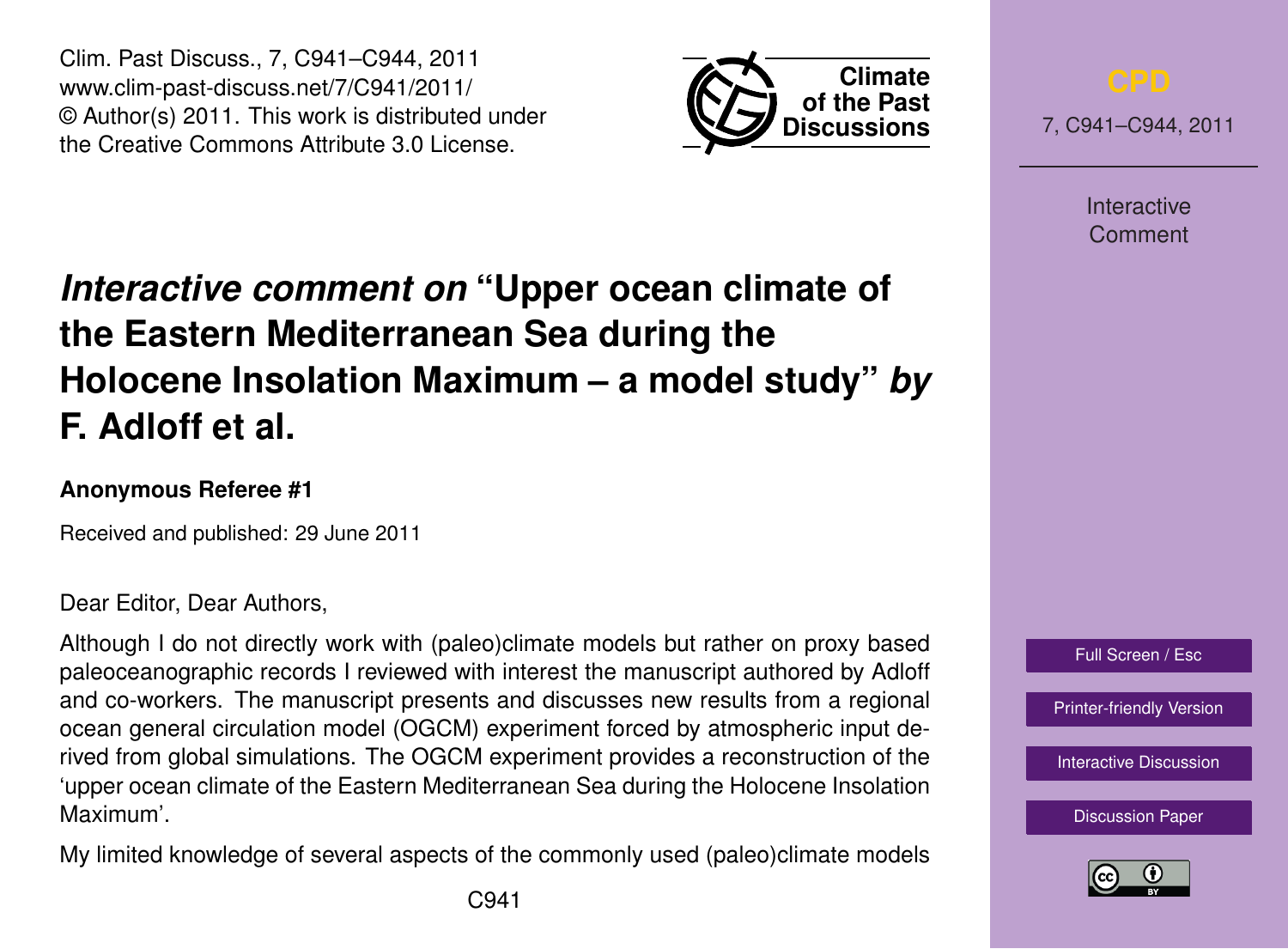prevents me from commenting on the model setup as well as on the other technical aspects of the model itself. I will rather focus my comments on whether this study is important or not for the 'Mediterranean' climate and ocean communities and I will stress on those aspects that will need to be developed and/or improved, especially on those concerning the model-data comparison.

### General comments

I think this manuscript investigates an interesting time interval that in the Eastern Mediterranean Sea coincided with the deposition of the sapropel S1. However, the Authors focus only on the temperature changes associated with the Holocene Insolation Maximum and neglect the contemporaneous changes in sea surface salinity that, according to proxy-based recnstructions, played by far a more important role in the deposition of the sapropel layers (including S1). I personally find it hard to argue that SST changes are so important for the water mass dynamics in a basin with a vertical circulation of water masses that is primarily 'salt driven'. However, if the Authors, as I sense, have a different view they should more clearly put it forward, or else the connection with the sapropel S1 deposition is hard to follow.

Contrary to previous studies (e.g., Myers et al., 1998 – Paleoceanography, 13, 586- 606; Myers & Rohling, 2002 – Quaternary Research, 53, 98-104) the Authors do not force their OGCM experiment with sea surface temperatures and salinities derived by early Holocene proxy-based reconstructions but use those reconstructions, which are derived from a manuscript in preparation, to validate their model. I do find this approach interesting but at the same time I think that manuscripts in preparation (i.e., Kucera et al.) – thus not (yet) subject to peer-review – should not be intensively referred to, let alone used to support/validate the Authors' conclusions as it is the case for this manuscript. Furthermore, I think that data-model comparison should be also discussed by means of cross-plots and not simply by means of contour maps as the Authors do. Only by using cross-plots the actual offsets between modeled and reconstructed properties can be visually and quantitatively assessed.

7, C941–C944, 2011

**Interactive Comment** 

Full Screen / Esc

[Printer-friendly Version](http://www.clim-past-discuss.net/7/C941/2011/cpd-7-C941-2011-print.pdf)

[Interactive Discussion](http://www.clim-past-discuss.net/7/1457/2011/cpd-7-1457-2011-discussion.html)

[Discussion Paper](http://www.clim-past-discuss.net/7/1457/2011/cpd-7-1457-2011.pdf)

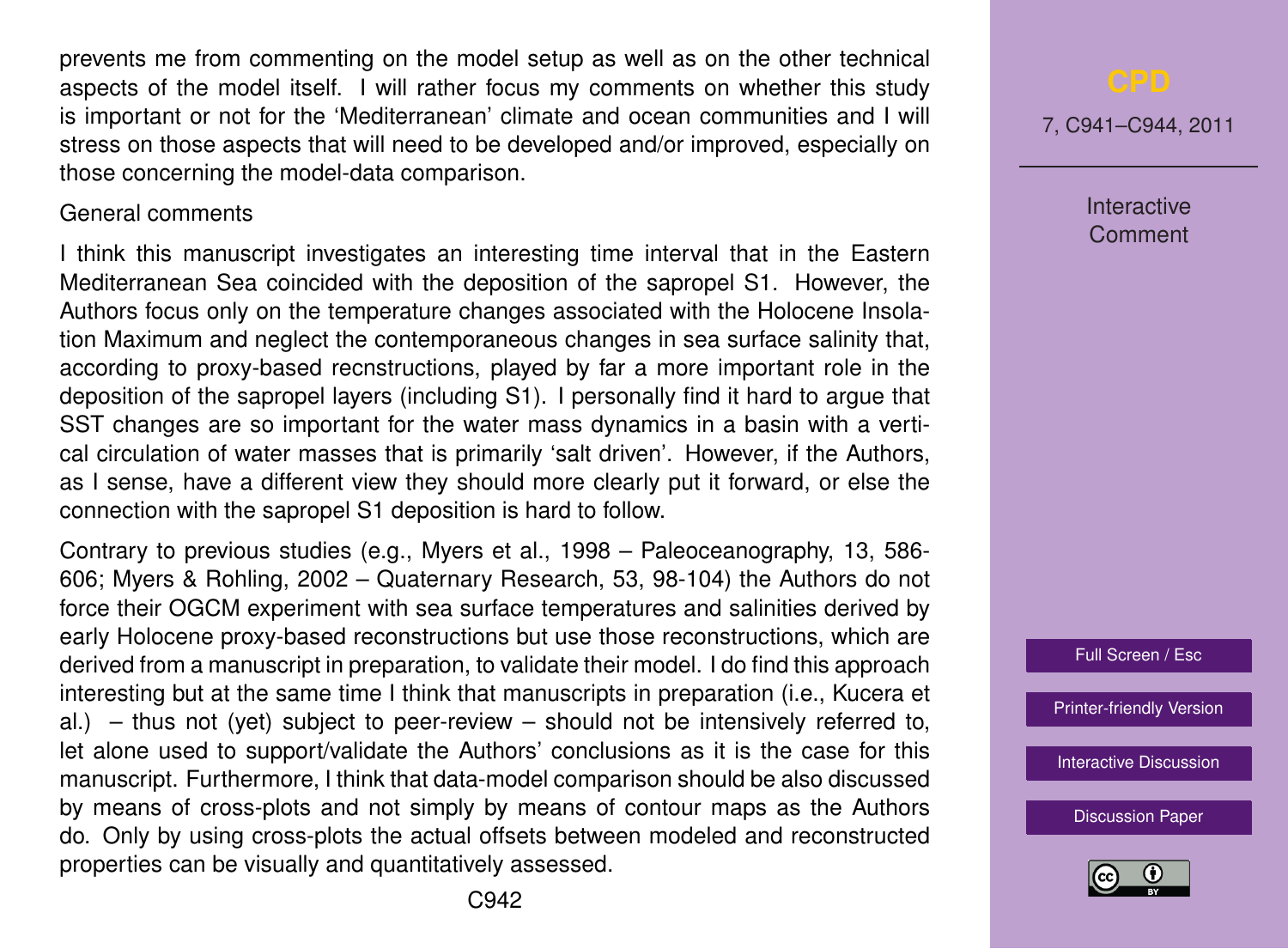I think that the sections presenting the results and those dealing with the discussion of the results should be kept separate to avoid confusing the reader. While reading section 4 I was thinking that those were the results, while in the end I realized that it was the discussion as section 5 deals with the conclusions already.

Finally, I note that the figures presented in the manuscript are very many  $(N = 21)$  and should be largely reduced (by at least 50-60%). The same holds for the numerous acronyms that are used throughout the manuscript; they make it really hard to the reader to follow the story at times.

Specific comments Page 1459, Lines 1-6: It should be noted that large part (if not all) of the domains of the boreal summer monsoon witnessed an intensification during the early to middle Holocene period and not simply the North African Monsoon. This statement should be revised in my opinion.

Page 1459, Lines 11-15: I think there is broad consensus on the fact that the sea surface freshening (e.g., Rohling et al., 2004 – Marine Micropaleontology, 50, 89-123) rather than sea surface warming reduced/suppressed the deepwater formation processes during sapropel deposition. I found this statement somewhat misleading (see my general comment).

Page 1461, Lines 16-25: I would suggest that the Authors update their list of references concerning the Mediterranean-Black Seas reconnection by looking at the study authored by Soulet et al. (2011, Quaternary Science Reviews,1019-1026).

Page 1469, Lines 11-12: '. . .In summer, the intensified North African monsoon isresponsible for enhanced P over the Levantine Sea. .... I think there is clear evidence from a wealth of paleoclimate archives from the Middle East and Red Sea (e.g., Arz et al., 2003 – Science, 300, 118-121) that 'monsoon moisture' never reached the Mediterranean borderlands during the Holocene Insolation Maximum. I think that the Authors should discuss this point more in detail also taking into account the relevant literature.

7, C941–C944, 2011

**Interactive Comment** 



[Printer-friendly Version](http://www.clim-past-discuss.net/7/C941/2011/cpd-7-C941-2011-print.pdf)

[Interactive Discussion](http://www.clim-past-discuss.net/7/1457/2011/cpd-7-1457-2011-discussion.html)

[Discussion Paper](http://www.clim-past-discuss.net/7/1457/2011/cpd-7-1457-2011.pdf)